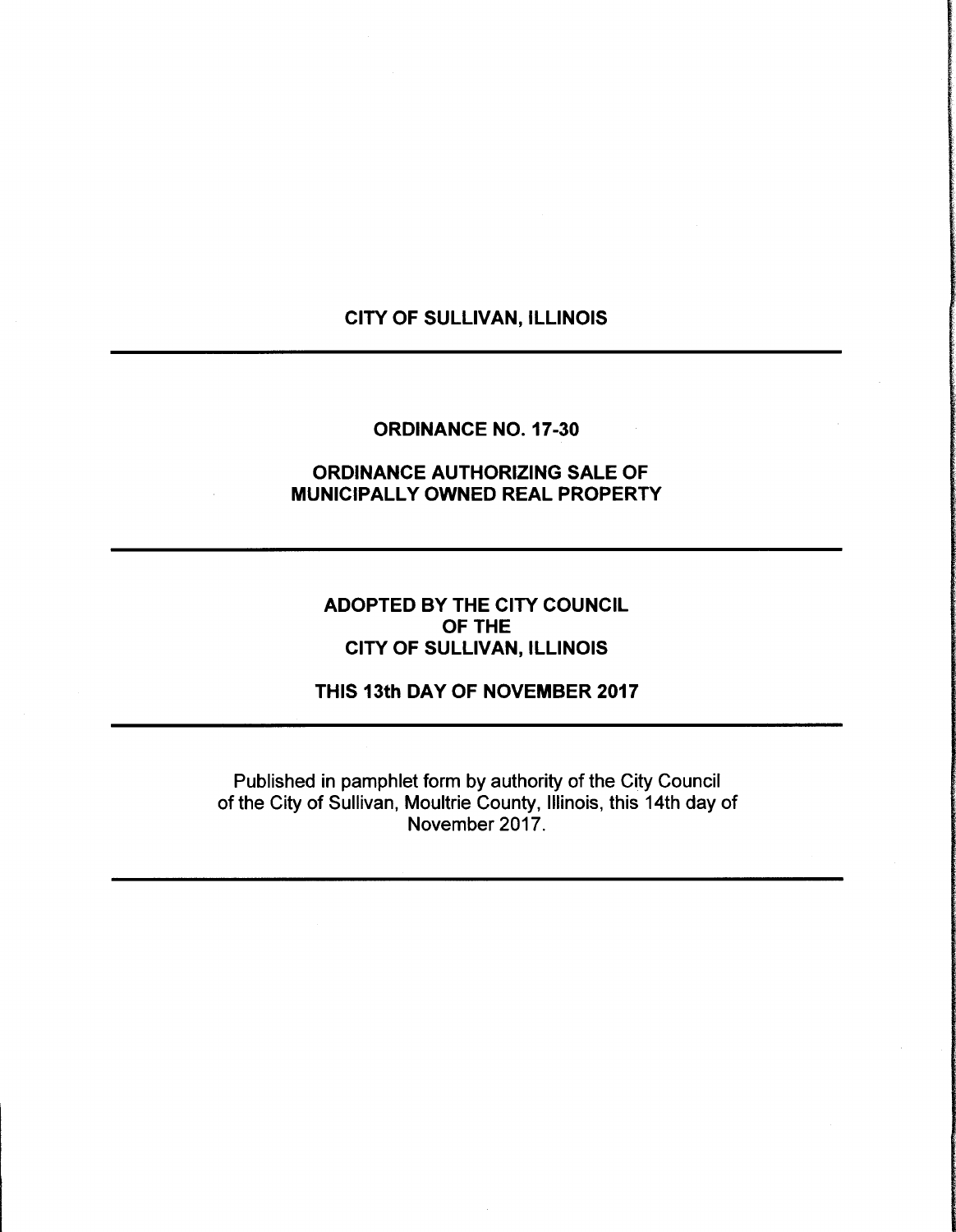### ORDINANCE NO. 17-30 ORDINANCE AUTHORIZING SALE OF MUNICIPALLY OWNED REAL PROPERTY

WHEREAS, the City of Sullivan owns the following described real property:

THE NORTH SEVENTY (70) FEET OF LOTS FIVE (5) AND SIX (6) OF BLOCK FOURTEEN (14) OF MEEKER'S ADDITION TO THE TOWN, NOW CITY OF SULLIVAN, ILLINOIS.

P.I.N.: 08-08-02-129-001

I

which property is generally located at the southeast corner of the intersection of Fuller and Scott Streets in the City of Sullivan, has no assigned street address, and is Improved with a small utility structure the City shall have the right and obligation to remove by April 1, 2018, and;

WHEREAS, the City Council of the City of Sullivan has determined that it is no longer necessary, appropriate, or in the best interests of the City of Sullivan that it retain title to the Real Property, and that the Real Property is not required for the use of, or profitable to, the Municipality, and;

WHEREAS, pursuant to Section 5/11-76-4.1 of the Illinois Municipal Code, notice has been given of the proposal to sell the real property soliciting offers for the purchase of the real property, said notice having been published on the 11th of October 2017, and having been published in a newspaper published in the municipality, and;

WHEREAS, the City Council directed the City Administrator to review offers received for the purchase of said real estate, and to conduct the sale pursuant to the authority granted by 65 ILCS 5/11-76-4.1 of the Illinois Municipal Code, and;

WHEREAS, the City Council finds and determines that the best interests of the City of Sullivan and its residents will be served by the acceptance of the offer submitted by KDD Enterprises, LLC and the sale of the Real Property to KDD Enterprises, LLC, for the amount bid of \$20,000.00 is hereby accepted by the City Council of the City of Sullivan for the sale of the real property, said offer being in excess of 80% of the appraised value.

NOW, THEREFORE, BE IT ORDAINED by the City Council of the City of Sullivan, Moultrie County, Illinois, as follows:

SECTION 1: The foregoing recitals are incorporated herein as findings of the City Council.

SECTION 2: The bid of KDD Enterprises, LLC in the amount of \$20,000.00 is hereby accepted by the City Council of the City of Sullivan for the sale of the Real Property.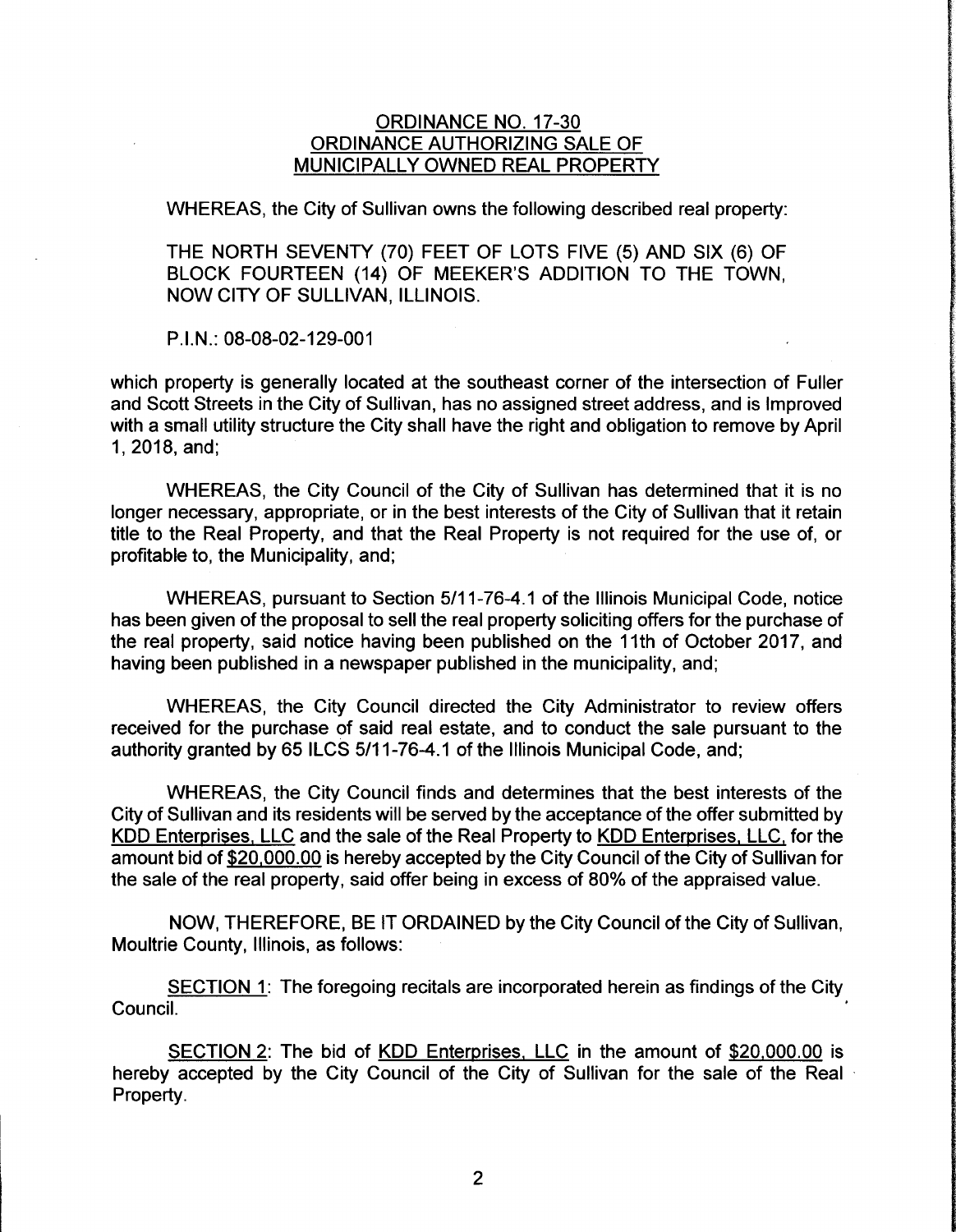SECTION 3: The Mayor is hereby authorized and directed to sign and the City Clerk is hereby authorized and directed to attest a contract for the sale and purchase of the Real Property, which contract shall be in the form attached hereto as Exhibit A.

SECTION 4: Upon satisfaction of the terms of the aforesaid contract and upon the payment or securing of the aforesaid bid price in the manner provided in said contract, the Mayor is hereby authorized and directed to convey and transfer the real property to KDD Enterprises, LLC by <sup>a</sup> proper deed of conveyance, stating therein the aforesaid consideration, and the City Clerk is hereby authorized to acknowledge and attest such deed and to affix thereto the seal of the City of Sullivan.

SECTION 5: The Mayor and the City Clerk are hereby authorized, respectively, to execute and attest such other documents as may be necessary to the conveyance herein authorized.

SECTION 6: This ordinance shall be in full force and effect from and after its passage, by a vote of at least two-thirds of the corporate authorities now holding office, and approval in the manner provided by law.

SECTION 4: This ordinance shall be known as Ordinance No. 17-30.

PASSED by the Mayor and City Council of the City of Sullivan, County of Moultrie, and State of Illinois on the 13th day of November 2017.

| <b>NAME</b>   | <b>AYE</b> | <b>NAY</b> | <b>ABSTAIN</b> | <b>ABSENT</b> | <b>CONFLICT</b> |
|---------------|------------|------------|----------------|---------------|-----------------|
| Short         | X          |            |                |               |                 |
| Mossman       |            |            |                |               |                 |
| <b>Kirk</b>   |            |            |                |               |                 |
| Wade          |            |            |                |               |                 |
| <b>Risley</b> |            |            |                |               |                 |

rente a. Johnson

Approved by the Mayor of the City Council of the City of Sullivan, Moultrie County, Illinois, this 13th day of November 2017.

 $Q$ 

ANN SHORT, Mayor